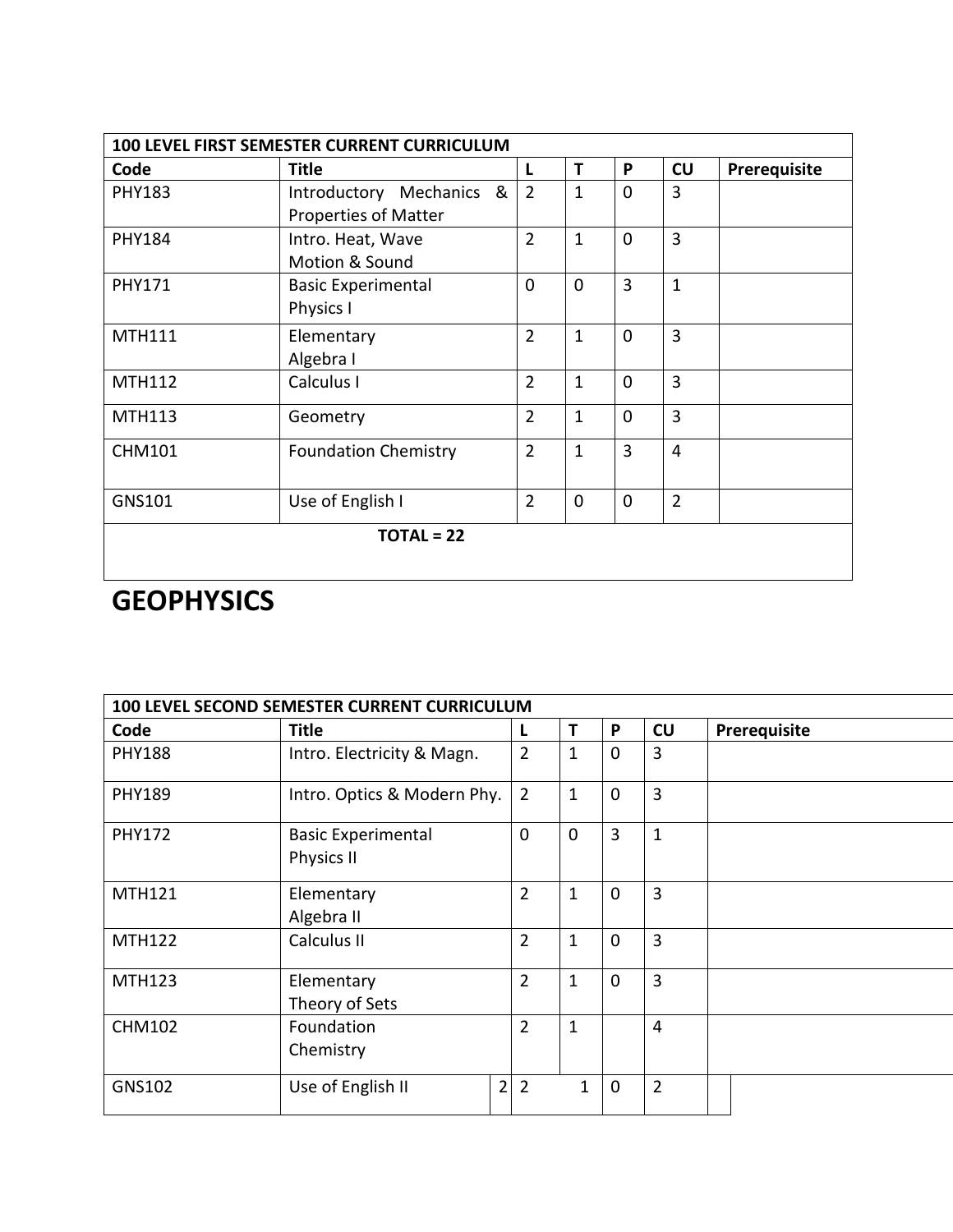## **TOTAL =22**

|                |                         | 200 LEVEL FIRST SEMESTER CURRENT CURRICULUM      |                |              |                |                                  |                      |                          |
|----------------|-------------------------|--------------------------------------------------|----------------|--------------|----------------|----------------------------------|----------------------|--------------------------|
| Code           |                         | <b>Title</b>                                     | L              | Т            | P              | $\mathbf c$<br>Prerequisite<br>U |                      |                          |
| <b>PHY202</b>  |                         | <b>Intermediate Mechanics</b>                    | 3              | $\mathbf{1}$ | $\mathbf 0$    | 4                                | <b>PHY183</b>        |                          |
| <b>PHY222</b>  |                         | Heat<br>and<br>Thermodynamic                     | $\overline{2}$ | $\mathbf{1}$ | $\mathbf 0$    | $\overline{3}$                   | <b>PHY184</b>        |                          |
| <b>PHY271</b>  |                         | <b>Basic</b><br>Experimental<br>Physics III      | $\mathbf 0$    | 0            | $\overline{3}$ | $\mathbf{1}$                     |                      |                          |
| LSV211         |                         | <b>Plans Surveying</b>                           | $\mathbf{1}$   | $\mathbf 0$  | $\mathbf{1}$   | $\overline{2}$                   |                      |                          |
| <b>GNS201</b>  |                         | <b>Information Science</b>                       | $\overline{2}$ | 0            | $\mathbf 0$    | $\overline{2}$                   |                      |                          |
| <b>GNS102</b>  |                         | Use of English II                                | $\overline{2}$ | 0            | $\mathbf 0$    | $\overline{2}$                   |                      |                          |
| GEO205         |                         | <b>Elementary Structural</b><br>Geol/Map Interp. | $\mathbf{1}$   | $\mathbf 0$  | $\overline{3}$ | $\overline{2}$                   |                      |                          |
| <b>GPH221</b>  |                         | Space Science                                    | $\mathbf{1}$   | $\mathbf{1}$ | $\mathbf 0$    | $\overline{2}$                   |                      |                          |
| <b>GPH212</b>  |                         | Potential Field Theory I                         | $\mathbf{1}$   | $\mathbf{1}$ | $\mathbf 0$    | $\overline{2}$                   |                      |                          |
| GPH211         |                         | Physics of the Solid Earth                       | $\overline{2}$ | $\mathbf{1}$ | $\mathbf 0$    | $\overline{3}$                   |                      |                          |
|                |                         | <b>TOTAL =23/25</b>                              |                |              |                |                                  | *GNS 101 for DE only |                          |
|                |                         | 200 LEVEL SECOND SEMESTER CURRENT CURRICULUM     |                |              |                |                                  |                      |                          |
| Code           | <b>Title</b>            |                                                  | L              | T            |                | P                                | CU                   | Prerequisite             |
| <b>PHY 212</b> |                         | Interaction, Fields and Waves                    | 3              | $\mathbf{1}$ | 0              |                                  | 4                    | <b>PHY 188</b>           |
| <b>PHY242</b>  | <b>Atomic Physics I</b> |                                                  | $\overline{2}$ | $\mathbf 1$  |                | 0                                | 3                    | <b>PHY189</b>            |
| <b>PHY272</b>  |                         | <b>Basic Experimental Physics IV</b>             | 0              | $\mathbf 0$  | 3              |                                  | $\mathbf 1$          |                          |
| <b>GNS202</b>  | Nig. History & Culture  |                                                  | $\overline{2}$ | 0            |                | $\mathbf 0$                      | $\overline{2}$       | $\overline{\phantom{a}}$ |
| <b>GNS 222</b> | <b>Studies</b>          | Peace and Conflict Resolution                    | $\overline{2}$ | 0            | $\mathbf 0$    |                                  | $\overline{2}$       | $\blacksquare$           |
| <b>GNS 102</b> |                         | Use of English II                                | $\overline{2}$ | $\pmb{0}$    | $\pmb{0}$      |                                  | $\overline{2}$       | $\overline{a}$           |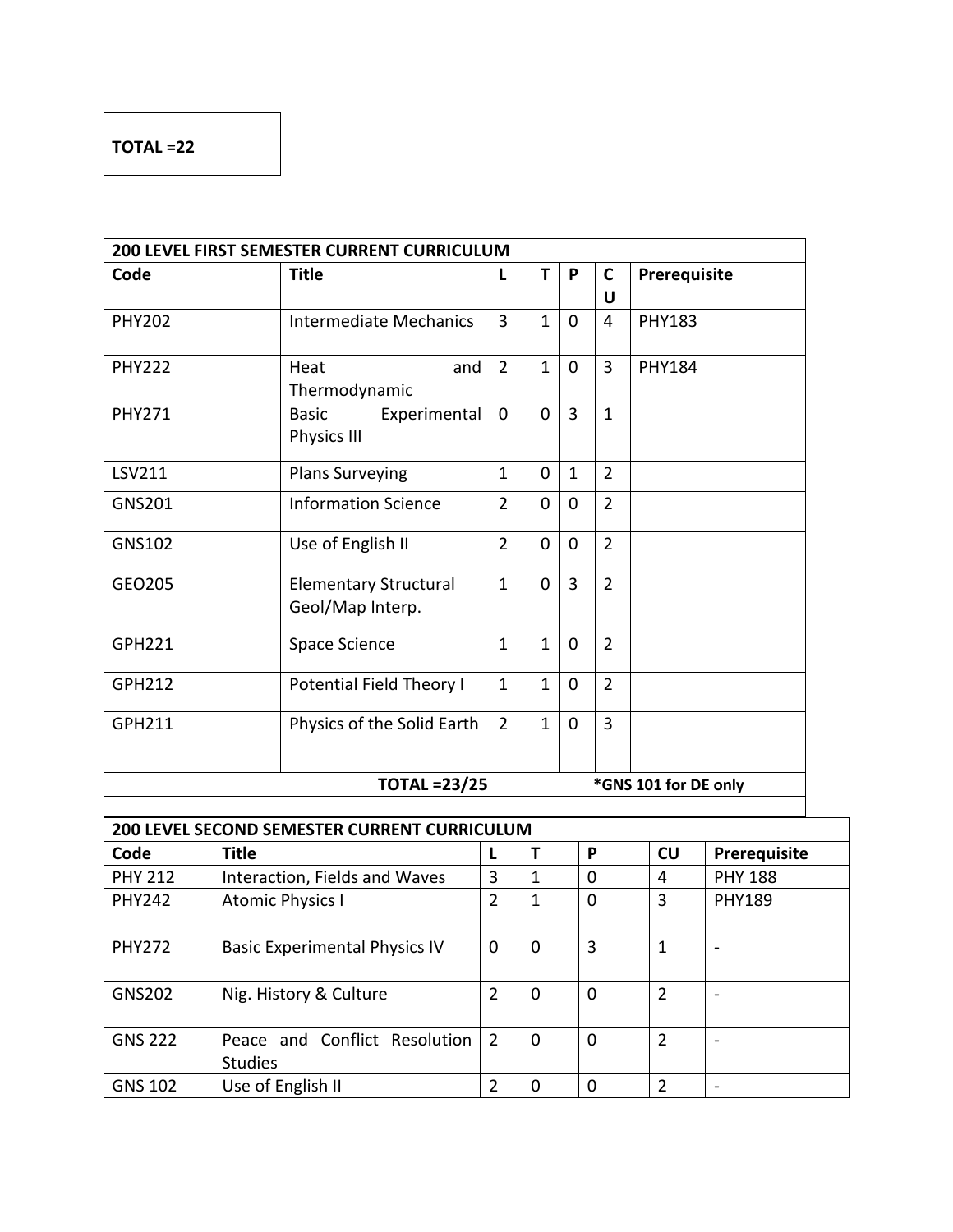| 300 LEVEL FIRST SEMESTER CURRENT CURRICULUM                                        |                                                                                                           |                                  |                |                            |          |                      |                     |  |  |
|------------------------------------------------------------------------------------|-----------------------------------------------------------------------------------------------------------|----------------------------------|----------------|----------------------------|----------|----------------------|---------------------|--|--|
| Code                                                                               | Title                                                                                                     |                                  |                | т                          | P        | <b>CU</b>            | <b>Prerequisite</b> |  |  |
| PHY303<br>  GEO202                                                                 | Analytical<br>Analytical To Rocks and Minerals                                                            | $\overline{2}$                   |                | 3                          | θ        |                      | <del>PHY202,</del>  |  |  |
| PHY342<br>GPH223                                                                   | Mechanics<br><b>Fotential Field Theory II</b><br><b>Atomic Physics II</b><br>3 (Geophysical Laboratory I) | 0                                | ົດ-            | $\boldsymbol{\theta}$<br>3 | 0        |                      | <b>PHY242</b>       |  |  |
|                                                                                    | GNSBU224 Science Tech Waired Data Processing I<br>GPH226 & Socilety oductory Seismology                   | $\overline{2}$<br>$\overline{2}$ | 2              | 0 <sup>0</sup><br>$\Omega$ | $\Omega$ | $\mathbf{3}$<br>3    | GEO205              |  |  |
| TOTAL = 25/27<br>Science, Tech. & Society                                          |                                                                                                           |                                  |                |                            |          | *GNS 102 for DE only |                     |  |  |
| GNS301                                                                             |                                                                                                           |                                  |                | U                          |          |                      |                     |  |  |
| GPH312                                                                             | Gravity & Magnetic Prospecting                                                                            |                                  | $\overline{2}$ | 1                          | 1        | 4                    |                     |  |  |
| GPH313                                                                             | Seismic Prospecting                                                                                       |                                  | 2              | 1                          | 1        | 4                    |                     |  |  |
| $\overline{2}$<br>GPH314<br>Electrical/Electro magnetic Prospecting<br>1<br>1<br>4 |                                                                                                           |                                  |                |                            |          |                      |                     |  |  |
| TOTAL =23                                                                          |                                                                                                           |                                  |                |                            |          |                      |                     |  |  |

| 300 LEVEL SECOND SEMESTER CURRENT CURRICULUM |                                   |                |              |          |                |              |  |  |
|----------------------------------------------|-----------------------------------|----------------|--------------|----------|----------------|--------------|--|--|
| Code                                         | <b>Title</b>                      | L              |              | P        | C              | Prerequisite |  |  |
|                                              |                                   |                |              |          | U              |              |  |  |
| <b>PHY362</b>                                | <b>Nuclear</b><br>and<br>Particle | $\overline{2}$ | 1            | $\Omega$ | 3              |              |  |  |
|                                              | Physics                           |                |              |          |                |              |  |  |
| GEO302                                       | <b>Tectonics and</b>              | $\overline{2}$ | $\mathbf{1}$ | $\Omega$ | 3              |              |  |  |
|                                              | Photogeology                      |                |              |          |                |              |  |  |
| <b>GNS302</b>                                | <b>Business Creation</b>          | $\overline{2}$ | $\Omega$     | $\Omega$ | $\overline{2}$ |              |  |  |
|                                              | & Growth                          |                |              |          |                |              |  |  |
|                                              |                                   |                |              |          |                |              |  |  |
| <b>GPH322</b>                                | <b>Groundwater Geophysics</b>     | $\overline{2}$ | 1            | $\Omega$ | 3              |              |  |  |
| <b>GPH323</b>                                | Environmental                     | $\overline{2}$ | 1            | $\Omega$ | 3              |              |  |  |
|                                              | Geophysics                        |                |              |          |                |              |  |  |
| GPH324                                       | Geothermal                        | 1              | 1            | $\Omega$ | $\overline{2}$ |              |  |  |
|                                              | Energy                            |                |              |          |                |              |  |  |
| <b>GPH325</b>                                | Geophysical                       | $\overline{1}$ | 1            | $\Omega$ | $\overline{2}$ |              |  |  |
|                                              | Instrumentation                   |                |              |          |                |              |  |  |
|                                              | <b>TOTAL =18</b>                  |                |              |          |                |              |  |  |